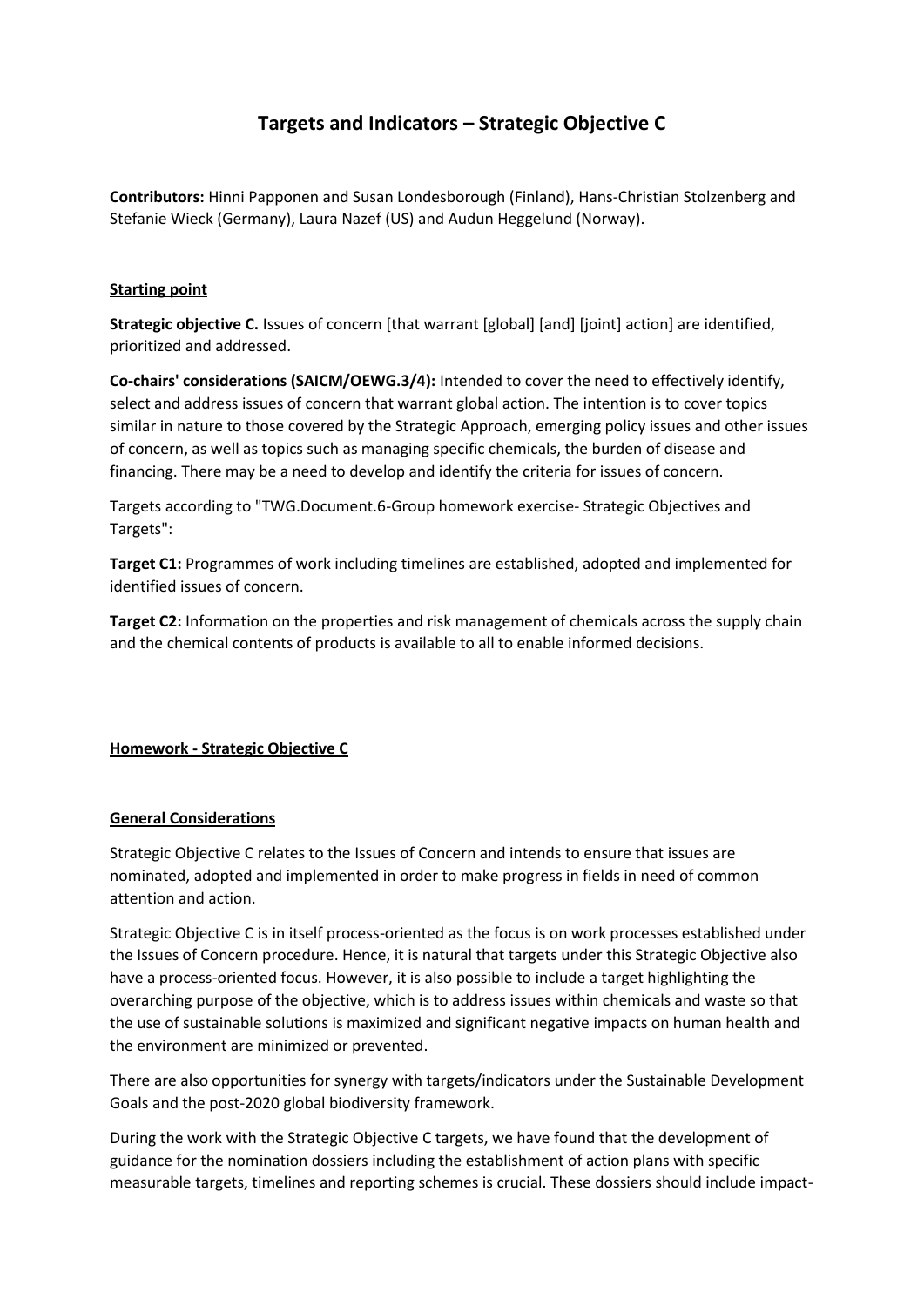oriented targets specific for the Issue of Concern. It is noted that the Issue of Concern text states that (SAICM/IP.3/12): "*The nomination procedure will be published on the Strategic Approach website*", and we stress the importance of developing this procedure as guidance for Issue of Concern nominations.

The group was given the task to propose indicators for the current Emerging Policy Issues (EPIs). It is our consideration that specific targets and indicators should not be established at this stage for each EPI. New IoCs will be adopted in the future, and with specific targets and indicators for the EPIs, there will be an unjustified differentiation between old IoCs (EPIs - if they are carried forward) and new IoCs. Instead, we propose a more general target on the implementation of the IoCs with reference to their workplans with timelines and milestones. In this way old and new IoCs will be treated identically.

The Strategic Objective C includes "prioritization" of Issues of Concern. The IoC text (SAICM/IP.3/12) also very briefly mentions prioritization of IoCs. However, the text does not explain the purpose of the prioritization and what it will be used for. We interpreted "prioritization" in a way that the nominated Issues of Concern are prioritized during the adoption process and that only prioritized Issues of Concern get adopted.

At IP3 there was also a discussion of including "issues of interest" along with issues of concern, in order to allow for the consideration of other types of issues (e.g., concerted effort to implement innovative approaches) among those identified for focused effort at the global level. As issues of interest are not currently included in the wording for Strategic Objective C, we did not include this terminology in the proposed targets and indicators, with the understanding that this may be further discussed at IP4.

#### **Development of targets**

#### Step 0 – Clarifying the linkage of targets with the respective strategic objective

*Review targets together with the respective objective and identify gaps and concerns on reaching the objective. Reflect any observations as comments or placeholders in the output of your group.* 

- As it is not clear what issues of concern will be identified under the SAICM successor, it is not possible to derive specific targets dealing with single issues of concern. From our point of view, targets of objective C should deal with the process of identifying, adopting and addressing issues of concern and the overall impact of this work.
- Target C1 is a process-oriented target dealing with the process of addressing identified issues of concern.
- Target C2 is an outcome-oriented target dealing with the availability of data on chemicals across the supply chain. As it rather focusses on knowledge generation than on issues of concern, it fits better under objective B.
- At the moment, the following aspects of strategic objective C are not sufficiently addressed:
	- o Identification of issues of concern
	- o Adoption of issues of concern
	- o There is no impact-oriented target for objective C at the moment
- For this reason, the targets under Strategic Objective C have been adapted and the following new targets have been identified to close the identified gaps: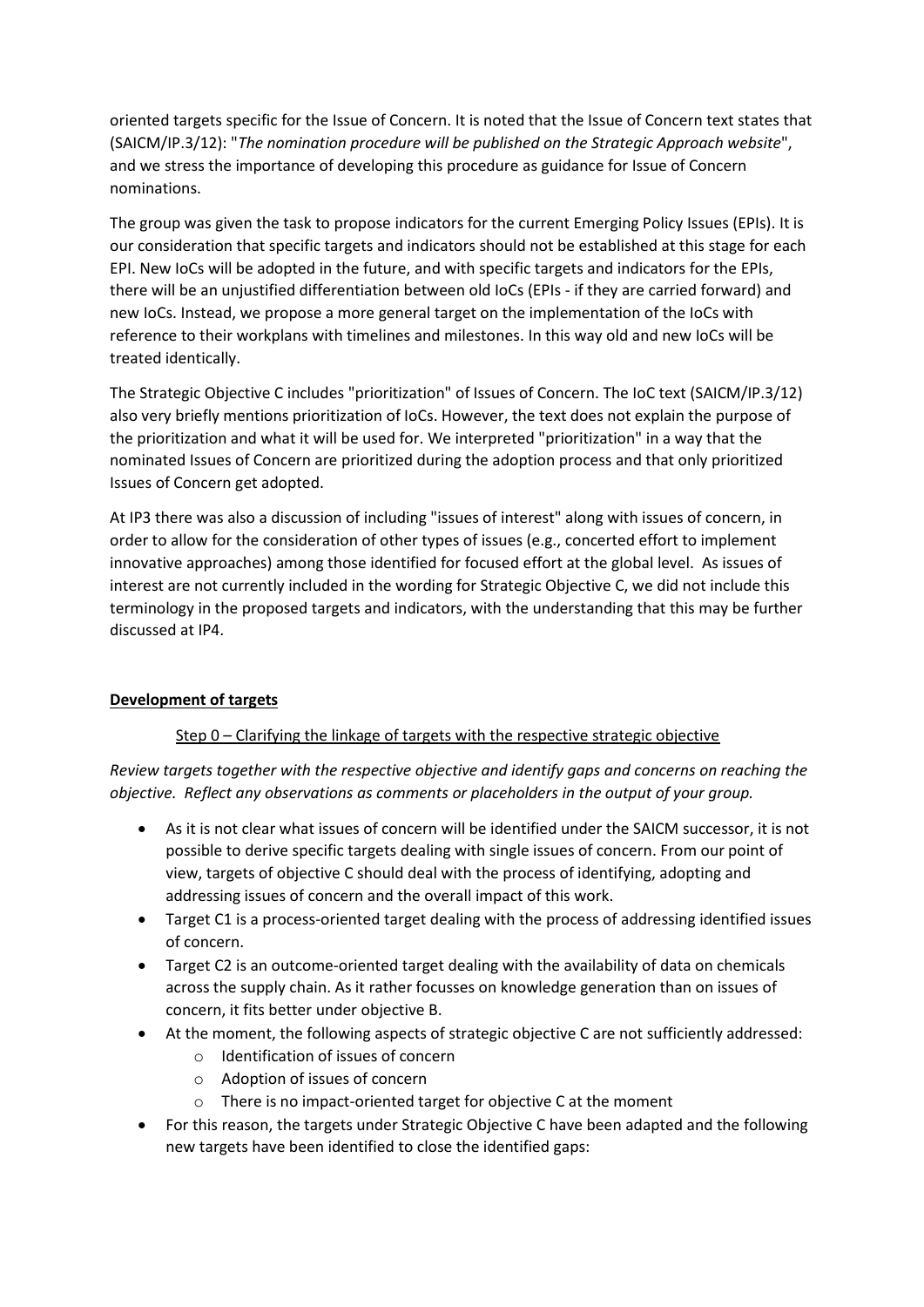- o **Target C1new**: As an ongoing process, stakeholders nominate and the international conference adopts issues of concern and supporting workplans with specific measurable targets, timelines, and reporting schemes.
- o **Target C2new:** As an ongoing process, stakeholders implement the workplans for issues of concern as adopted with timelines and milestones and report on the progress at ICCM meetings, such that the use of sustainable solutions is maximized and significant negative impacts on human health and the environment are prevented or minimized.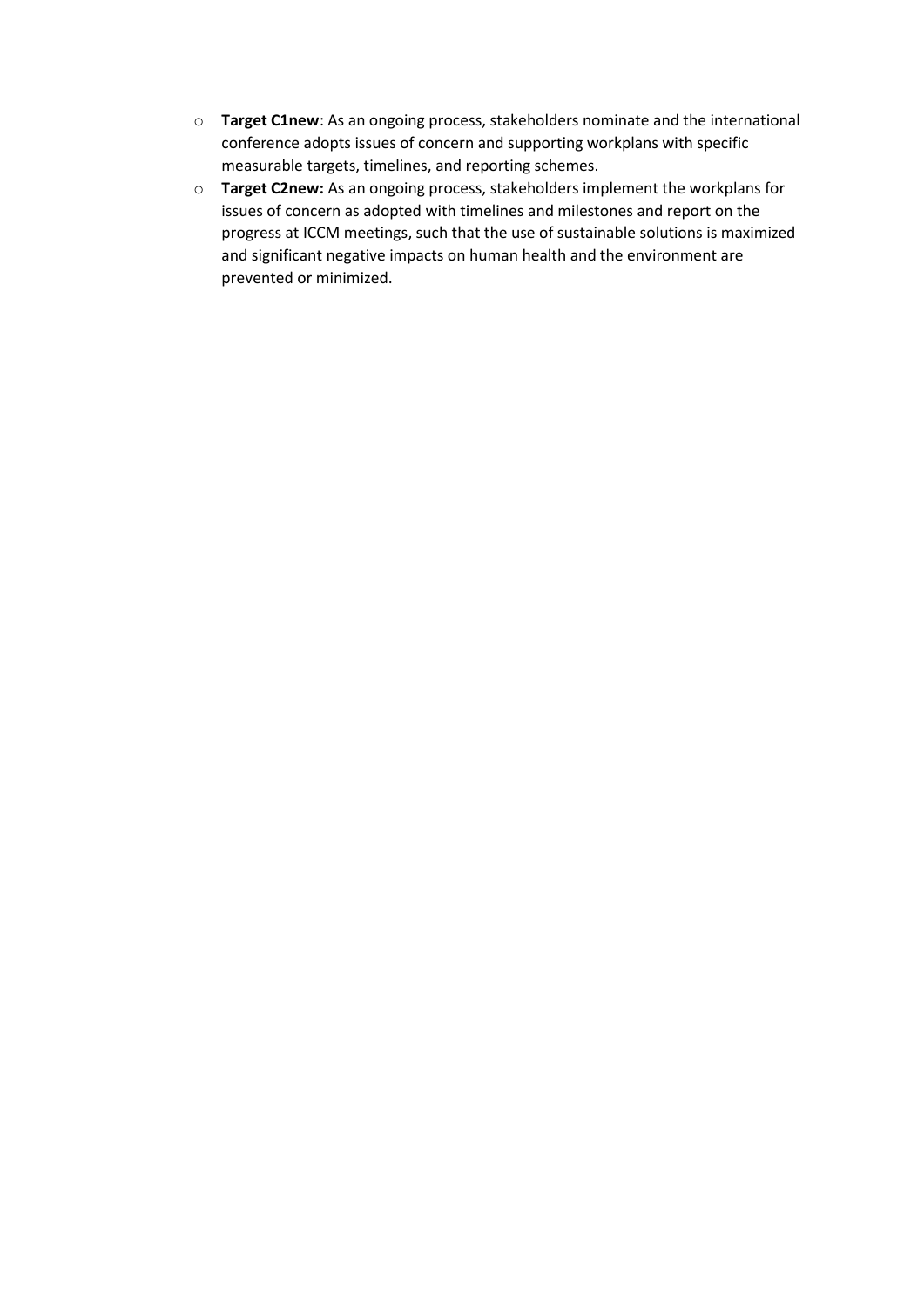# **Evaluation of target C1new**

Target C1new: As an ongoing process, stakeholders nominate and the international conference adopts issues of concern and supporting workplans with specific measurable targets, timelines, and reporting schemes.

#### Step 1 – Understanding the structure of the draft target

*The breakdown of the draft target into its components can help to analyse how the target is structured. Not all components need to be present for a target to be 'SMART' but it can highlight where the focus of the draft target lies, and whether you agree.*

| <b>Responsible agency</b> | <b>Activity</b> | Output                | Outcome/impact |
|---------------------------|-----------------|-----------------------|----------------|
| Stakeholders              | nominate        | Officially identified |                |
|                           |                 | issues of concern and |                |
| International             | adopts          | supporting workplans  |                |
| Conference                |                 | with specific         |                |
|                           |                 | measurable targets,   |                |
|                           |                 | timelines, and        |                |
|                           |                 | reporting schemes     |                |

Annotations to this target:

• No outcome or impact is defined for this target as it is process-oriented.

#### Step 2 – identifying the purpose of the target

*In identifying the purpose of the target, it is important first to consider the Strategic Objective within which it sits*.

Strategic objective C: Issues of concern [that warrant [global] [and] [joint] action] are identified, prioritized and addressed.

Target C1new: As an ongoing process, stakeholders nominate and the international conference adopts issues of concern and supporting workplans with specific measurable targets, timelines, and reporting schemes.

The common intentions of both the Strategic Objective and draft target are highlighted. Even though the action "identify" is not present in the target, the verbs "nominate" and "adopt" reflect the process of identifying and prioritizing issues of concern.

In step 0, we identified the problem that we cannot propose specific targets for specific issues of concern in the SAICM successor, as issues of concern will be identified only in the future. For this reason, we added the specification to the target to nominate and adopt workplans with specific measurable targets, timelines, and reporting schemes together with issues of concern.

Interim target a: As an ongoing process, stakeholders nominate and the international conference adopts issues of concern and supporting workplans with specific measurable targets, timelines, and reporting schemes.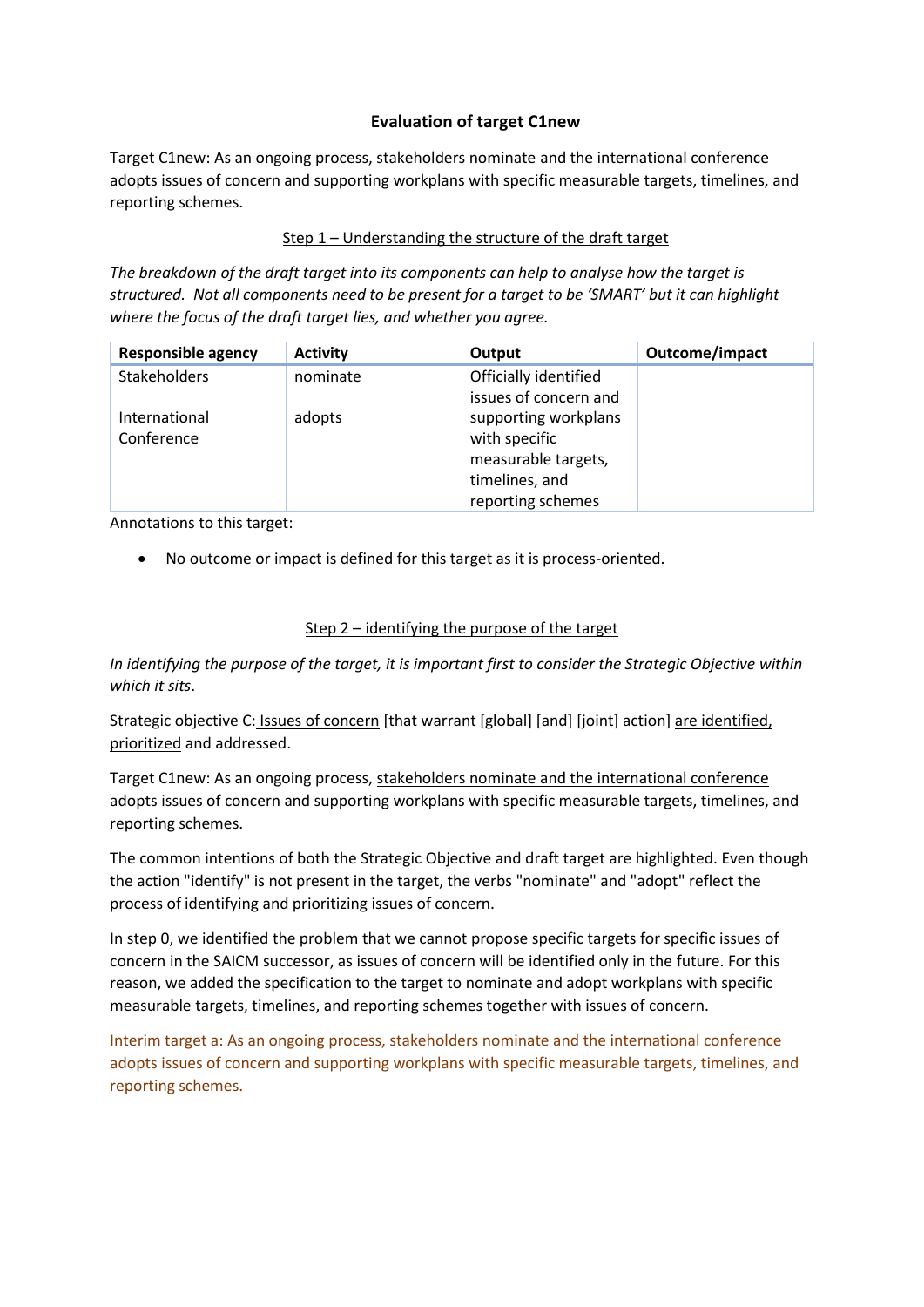## Step 3: Make it **SMART**

## **S**pecific:

- Who can nominate?
	- o Every relevant stakeholder of the SAICM successor.
	- Who adopts the issues of concern?
		- o ICCM
- How does the international conference adopt?
	- o This has not been defined yet.
- What can be an issue of concern?
	- o Criteria for issues of concern will be defined in the SAICM successor.
	- Who is fulfilling the action plans?
		- o The relevant stakeholders.
- Who is the reporting aimed at?
	- o At the international conference.

Interim target b: As an ongoing process, stakeholders nominate and the international conference adopts issues of concern and supporting workplans with specific responsibilities of relevant stakeholders, specific measurable targets, timelines, and reporting schemes.

#### **M**easurable:

- What is the ideal indicator?
	- o Indicators for the first target should describe a successful process, not successful work on a specific issue of concern.
- What can realistically be measured?
	- $\circ$  As it is unclear how many issues of concern will be identified over the years, it seems more suitable to propose relative indicators (e.g. percentage of work plans that stick to their timeline).
- What indicators already exist?
- What is the baseline?
- Is this draft target measurable?

#### **A**chievable:

- Does the target accurately specify the amount or level of what is to be measured in order to meet the objective?
	- $\circ$  As this target is process-based, it is difficult to specify the amount or level of what is to be measured to meet the objective. This would instead be done in target C2new.
	- o However, in general it will be possible to nominate and to adopt issues of concern in the future.
- Are there any challenges or constraints undermining achievability of the target (regional or sector related issues)?

#### **R**elevant

- Is the target relevant to the Strategic Objective?
	- o Yes, it covers important aspects of the objective.
- Is the target relevant to other Strategic Objectives or targets?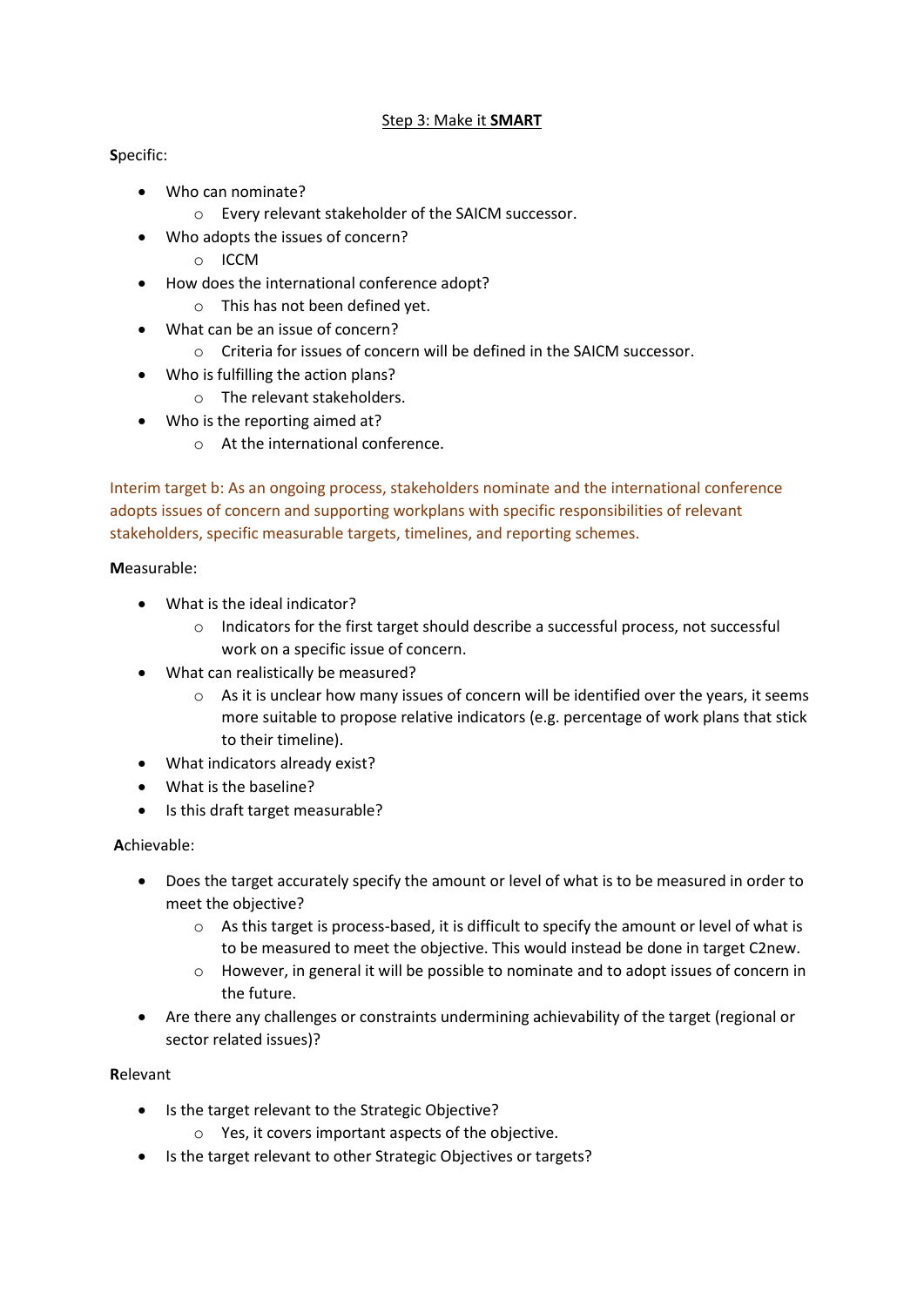o As issues of concern are closely linked to all other Strategic objectives, this target has strong links to the other objectives and their targets.

# **T**imebound

- What is the date by which this must be achieved?
	- o This is an ongoing process, so no year is defined. However, the issues of concern will have specific timelines.

**Proposed target C1: As an ongoing process, stakeholders nominate and the international conference adopts issues of concern and supporting workplans with specific responsibilities of relevant stakeholders, specific measurable targets, timelines, and reporting schemes.**

## Step 4- Identify 2-5 indicators per target

*The Mapping Exercise of existing global and regional data and indicators that could be relevant for* 

*the Beyond 2020 Framework should guide the identification of indicators.* 

- Number of adopted issues of concern with specific responsibilities of relevant stakeholders, as proportion of the total number of issues of concern
- Number of adopted issues of concern with workplans that include specific measurable targets, timelines, and reporting schemes, as proportion of the total number of issues of concern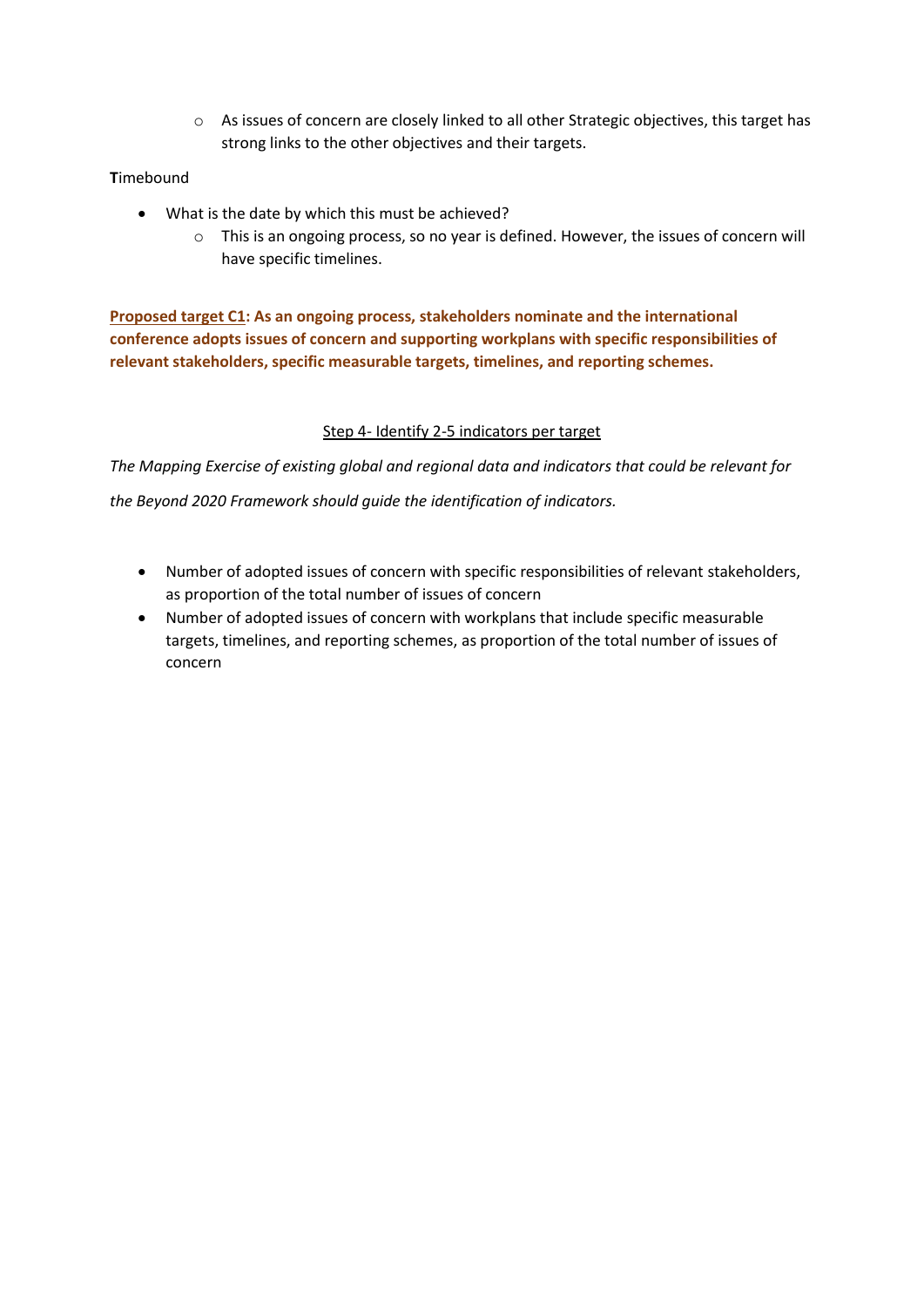# **Evaluation of target C2new**

Target C2new: As an ongoing process, stakeholders implement workplans for issues of concern as adopted with timelines and milestones and report on the progress at ICCM meetings, such that the use of sustainable solutions is maximized and significant negative impacts on human health and the environment are prevented or minimized.

## Step 1 – Understanding the structure of the draft target

*The breakdown of the draft target into its components can help to analyse how the target is structured. Not all components need to be present for a target to be 'SMART' but it can highlight where the focus of the draft target lies, and whether you agree.*

| <b>Responsible agency</b> | <b>Activity</b>     | Output       | Outcome/impact                                                                                                 |
|---------------------------|---------------------|--------------|----------------------------------------------------------------------------------------------------------------|
| stakeholders              | Implement workplans |              | the use of sustainable<br>solutions is maximized                                                               |
|                           | Report at ICCM      | ICCM-reports | and significant<br>negative impacts on<br>human health and the<br>environment are<br>prevented or<br>minimized |

Annotations to this target:

- This is a process- and impact-oriented target as implementation and reporting represent activities, while maximizing sustainable solutions and preventing/minimizing significant negative impacts on human health and the environment represent outcome/impact.
- The impact is quite broad because Objective C tries to solve the same problems as the instrument/framework as a whole aims to solve.

#### Step 2 – identifying the purpose of the target

*In identifying the purpose of the target, it is important first to consider the Strategic Objective within which it sits*.

Strategic objective C: Issues of concern [that warrant [global] [and] [joint] action] are identified, prioritized and addressed.

Target C2new: As an ongoing process, stakeholders implement workplans for issues of concern as adopted with timelines and milestones and report on the progress at ICCM meetings, such that the use of sustainable solutions is maximized and significant negative impacts on human health and the environment are prevented or minimized.

The common intentions of both the Strategic Objective and draft target are highlighted. "Addressing issues of concern" as demanded by the Strategic Objective, is translated into "implementation of workplans". Reporting makes the progress transparent.

Impact-oriented targets for Strategic Objective C cannot be more specific as a large variety of issues of concern might be addressed in the future. For this reason, every issue of concern itself should define specific impact-oriented targets.

As this target is rather long, it was shortened. Details can be included in the indicators.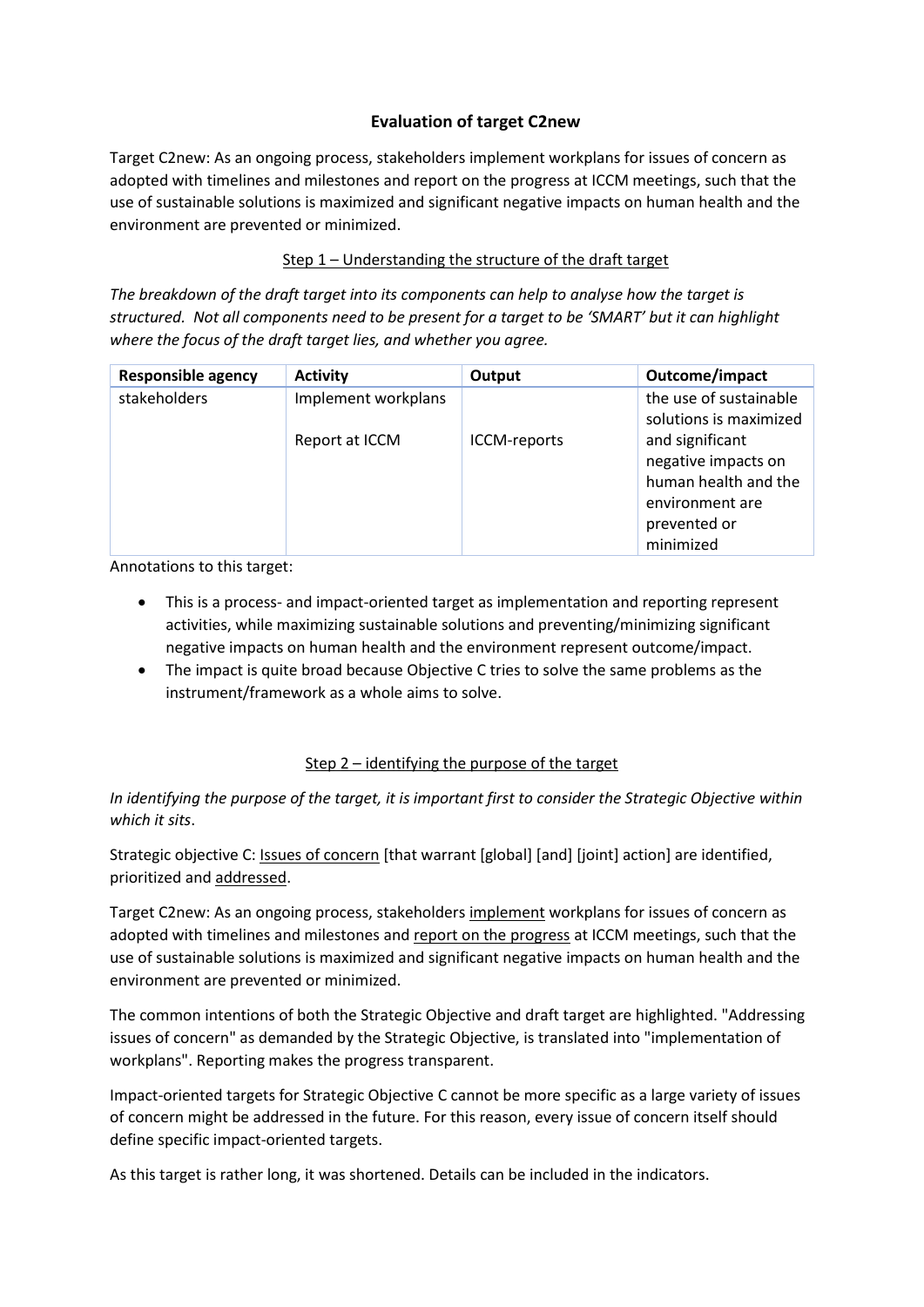Interim target a: As an ongoing process, stakeholders implement workplans for adopted issues of concern and report on progress achieving specific measurable targets, such that the use of sustainable solutions is maximized and significant negative impacts on human health and the environment are prevented or minimized.

## Step 3: Make it **SMART**

**S**pecific:

- Who is responsible for the implementation?
	- $\circ$  All relevant stakeholders as specified in the workplans of the specific issue of concern during the nomination of each target.
- How is the progress of implementation measured?
	- $\circ$  The progress is measured by the timelines and milestones and the achievement of the defined, measurable targets specific for the issue of concern.

Interim target b: As an ongoing process, stakeholders implement workplans for adopted issues of concern and report on progress achieving specific measurable targets, such that the use of sustainable solutions is maximized and significant negative impacts on human health and the environment are prevented or minimized.

#### **M**easurable:

- What is the ideal indicator?
	- $\circ$  The ideal indicator would measure the decrease in significant negative impacts on human health and the environment.
- What can realistically be measured?
	- o The progress of implementation of the workplans can be measured.
	- o Furthermore, there might be several existing indicators dealing with chemicals in the environment and human health effects. However, the proposed impact of this target is so broad that there won't be enough indicators to get a full picture.
- What indicators already exist?
	- $\theta$  There are opportunities for synergy with existing SDG indicators:
		- Indicator 3.9.1 Mortality rate attributed to household and ambient air pollution
		- Indicator 3.9.2 Mortality rate attributed to unsafe water, unsafe sanitation and lack of hygiene (exposure to unsafe Water, Sanitation and Hygiene for All (WASH) services)
		- Indicator 3.9.3 Mortality rate attributed to unintentional poisoning
	- o There may also be opportunities to explore linkages with possible indicators developed under the proposed target "Reduce by 2030, pollution from excess nutrients, biocides, plastic waste and other sources by at least [50%]" in the post-2020 global biodiversity framework.
- What is the baseline?
	- $\circ$  The baseline would be very specific for each issue of concern and would have to be defined during the nomination process.
- Is this draft target measurable?

**A**chievable: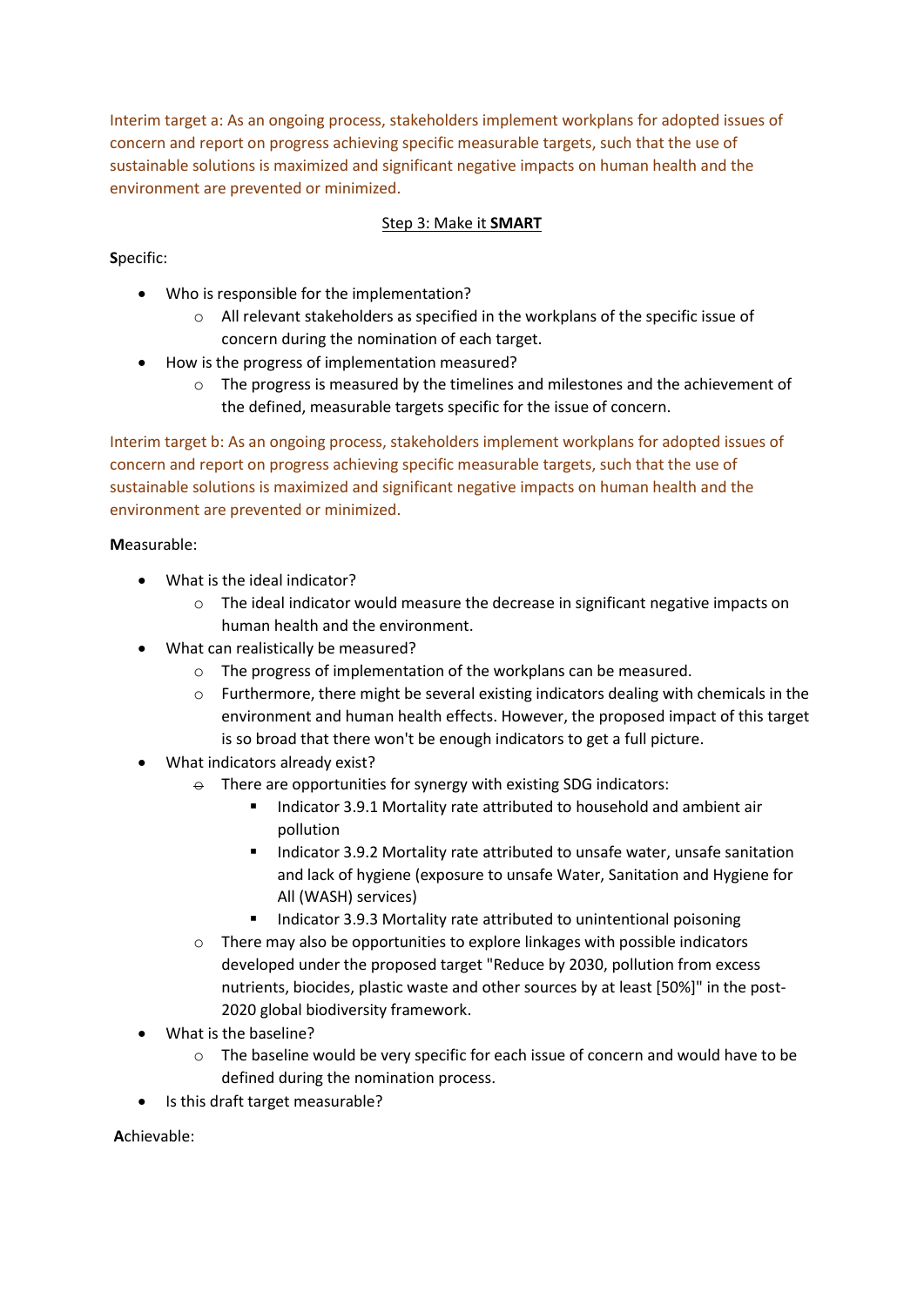- Does the target accurately specify the amount or level of what is to be measured in order to meet the objective?
	- o No, but this is not possible for such a broad target.
- Are there any challenges or constraints undermining achievability of the target (regional or sector related issues)?

## **R**elevant

- Is the target relevant to the Strategic Objective?
	- o Yes, as it covers the implementation phase of issues of concern and reflects the overall impact.
- Is the target relevant to other Strategic Objectives or targets?
	- o Yes, the impact is relevant for the whole SAICM successor as the intended impact is the same.

## **T**imebound

- What is the date by which this must be achieved?
	- o The implementation of workplans will be an ongoing process as new Issues of Concern might be identified over the years.

**Proposed target C2: As an ongoing process, stakeholders implement workplans for adopted issues of concern and report on progress achieving specific measurable targets, such that the use of sustainable solutions is maximized and significant negative impacts on human health and the environment are prevented or minimized.**

# Step 4- Identify 2-5 indicators per target

*The Mapping Exercise of existing global and regional data and indicators that could be relevant for* 

*the Beyond 2020 Framework should guide the identification of indicators.* 

- Number of adopted issues of concern with progress reported to ICCM on specific measurable targets, as proportion of the total number of issues of concern
- Number of adopted issues of concern with processes in place to manage issues of concern
- Number of issues of concern for which targets in programmes of work were achieved, as proportion of issues of concern